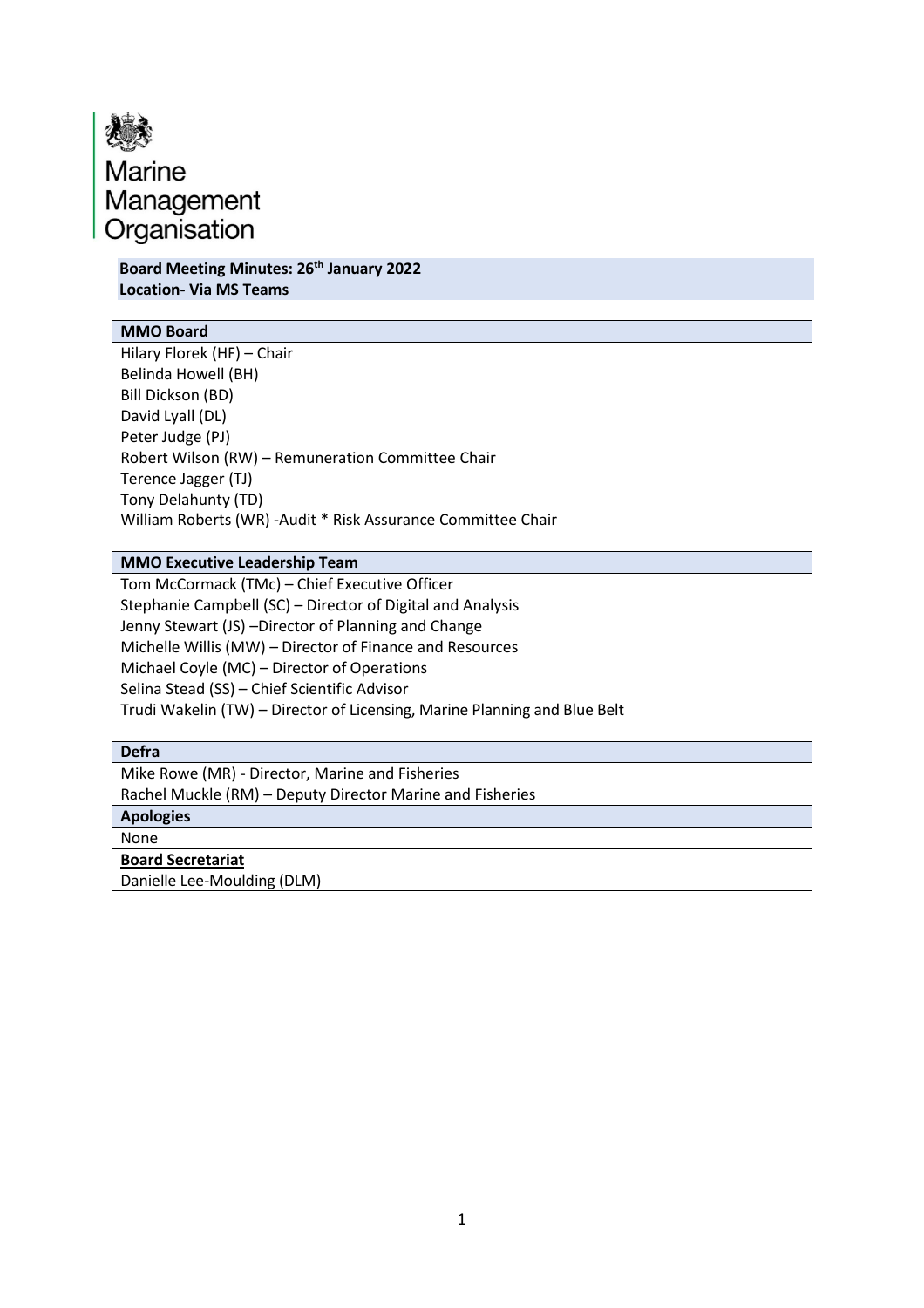#### **Governance**

## **1. Welcome and Introductory Remarks**

1.1 HF welcomes all. Rachel Muckle (RM) standing in for MR until 11.00am. HF Expressed thanks to the organisation on the positive progress that was being made, indicating that with SR21 being settled, from 2022/23 onwards was looking to be more stable and a chance to move forward with our strategic ambitions and goals. A real focus is needed on BAU with clear expectations to staff.

## **2. Declaration of Interests**

2.1 PJ advised as Turks & Caicos become more involved in Blue Belt, one of his other roles is researching in this area currently. No conflict but a declaration made to reflect good governance

### **3. Minutes and actions of previous meeting.**

3.1 Feedback on meeting requested via email. Actions/Decisions log to be implemented with realistic timescales and regular updates.

#### **Operational & Financial**

### **4. CEO Update**

4.1 Closed Session update was provided by CEO.

4.2 Legal update on ongoing JWFL case.

4.3 Return to the office is to recommence in line with our November commitment (ie blended working at 40-60%). This will be tracked in line with advice from Permanent Secretary and Defra. No date as to when this will be revisited at present.

## **5. MMO Finance, Performance, Change, Risk and Assurance – Mid-Year Summary**

5.1 Papers taken as read . MW updated on timings for the Risk workshop which had been delayed due to finalising the draft strategic risks which would inform the detailed discussion at the workshop, as she wanted to ensure successful session with the correct attendees.

5.2 Discussion on the rate of attrition, how this was impacting delivery and whether resource available to MMO is currently adequate. MW advised this is covered in more detail under the slides supporting the Resource Action Plan.

## **6. MMO Framework Document**

6.1 MMOB have contributed inputs to MMO Framework Document which has been updated accordingly. MMOB were in full agreement to approve, acknowledging some amendments may be made by MMO and Defra, as the document cleared through HMT.

6.2 MW updated there would now be new reporting and accountability arrangements that would support the implementation of the framework document with MMO providing quarterly performance returns to Private Office. It will be looked at to see if future MMOB meetings can be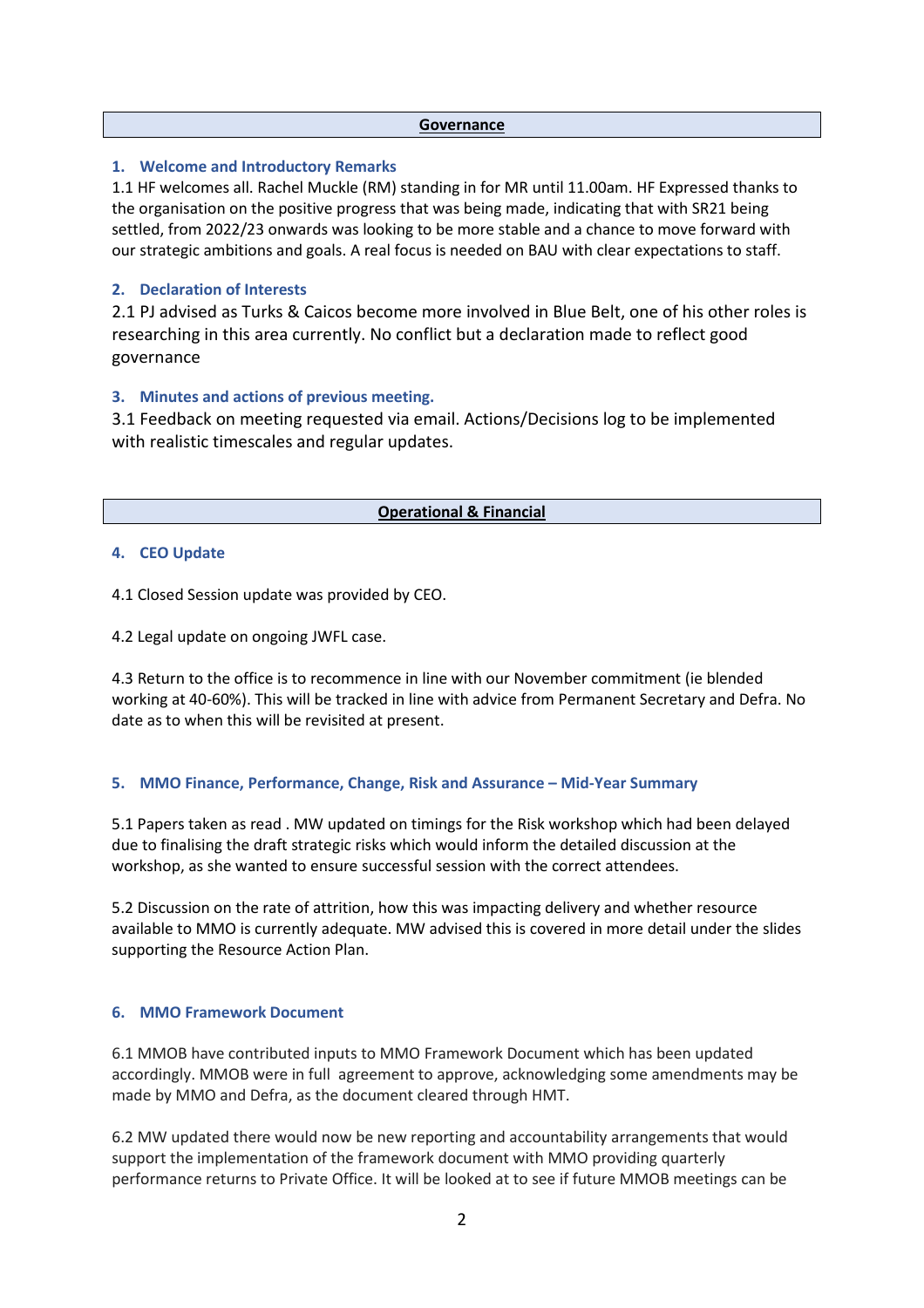choreographed better to prevent duplication or repetitiveness but this may not be possible at present.

**Decision-** MMOB approved Framework Document.

## **7. Organisational Capability and Capacity**

7.1 MW Updated 55 of 86 affected fixed term appointment roles have been confirmed with 58 TARA roles being resolved in the coming weeks.

7.2 External expert support was being procured to undertake a review which would report four key areas, previously discussed by the MMOB. The Review would consider four areas or work packages as follows:

- Attrition and Movement -Recruitment -Employee Lifecycle -Culture

The MMOB confirmed that this review would include ex staff be contacted anonymously for input and data gathering, to inform the analysis on attrition and movement. Timescale for delivery would be ambitious, but work would be expected to be completed by 30<sup>th</sup> April 2022.

## **Strategic Developments**

#### **8. Defra view from bridge**

8.1 MR updated that as we had a busy end of 2021 due to fisheries negotiations, and was hopeful for a calmer 2022. The second pillar of the Seafood Innovation Fund has launched successfully

8.2 Updated on wider ALB reform work , extensive work ongoing regards external policy and the continued unpacking and distribution of the SR21 settlement.

#### **9. Spending Review Update**

9.1 MW Updated on current SR Position. Business planning for the SR period will focus on the delivery of priorities within MMOs core services, the delivery of SR priorities for which additional funds have been received and delivery of agreed corporate priorities.

#### **10. Strategy Update/ Performance Measures Progress Update**

10.1 This paper has been deferred to next meeting

#### **Closing Matters**

### **11. AOB**

11.1 No items to discuss. Chair closed meeting.